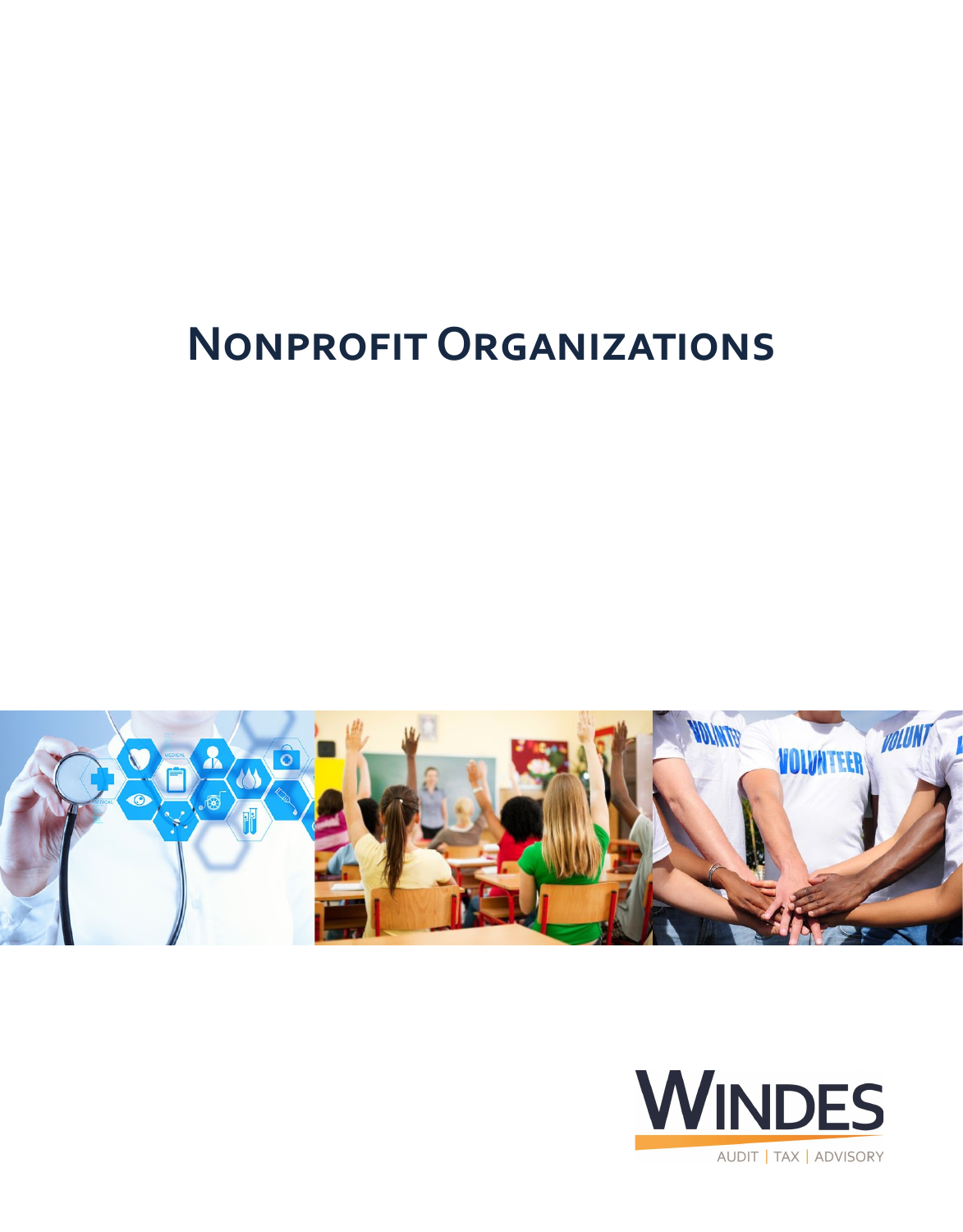# **Our Signature Story**

Since 1926, we have been a trusted business partner to our clients, and we have earned our reputation as one of the most respected and socially responsible accounting and tax firms in California. Our professionals have delivered premier, high-value accounting, tax, and consulting services to nonprofit organizations for more than 96 years. The strength of our practice and comprehensive nonprofit organization expertise enables us to provide our clients with solutions focused on their continued success at fees that represent outstanding value. Windes covers a multitude of disciplines with 200 professionals within three southern California offices. Our firm serves over 3,000 businesses and more than 3,500 individuals. We prepare and review more than 135 Forms 990, 990-T, 990-PF, and state tax-exempt forms, and perform audits for 125 nonprofit organizations.

## **Mitigating Risk**

At Windes, we understand the multiple drivers that contribute to your nonprofit's long-term success. We believe both smart planning and risk management are key to maximizing value for your stakeholders, e.g., students, patients, association members, donors, and countless other deserving beneficiaries under your mission. Your Windes team is committed to bringing its audit, tax, and advisory services to help your organization achieve success in a smart, cost-effective manner.



**GAOC Member** 

# **The Windes Nonprofit Group Competitive Advantage**

- **Specialty Focus**: We have more than 50 professional staff trained in serving nonprofit organizations.
- **Expertise:** We are members of the American Institute of Certified Public Accounts (AICPA) Governmental Audit Quality Center. Our partners and managers regularly conduct training sessions and presentations on topics including strengthening board governance, management and investment of endowments, and government audit standards for "Single Audits."
- **Partner Involvement:** Local technical and engagement decision-making is made with significant partner involvement.
- **Outstanding Value:** A combination of national firm technical expertise with local firm responsiveness, rate structure, and dedication to client satisfaction that make our services an outstanding value.
- **Client Education:** We regularly conduct webinars, presentations, and training seminars for our clients,  $\triangle$ exclusively addressing the tax, legal, and accounting issues confronted by nonprofit organizations.
- **Employee Benefit Services**: We have a separate practice dedicated to retirement plan design and administration, with extensive experience in nonprofit retirement plans, including both 403(b) and 401(a) arrangements.
- **ERISA Audit Practice:** We have a specialized practice group with expertise in ERISA and DOL rules and regulations who are the auditors of record for more than 100 qualified employee benefit plans.
- **Commitment to Community:** Our partners and managers serve on more than 70 boards of nonprofit organizations.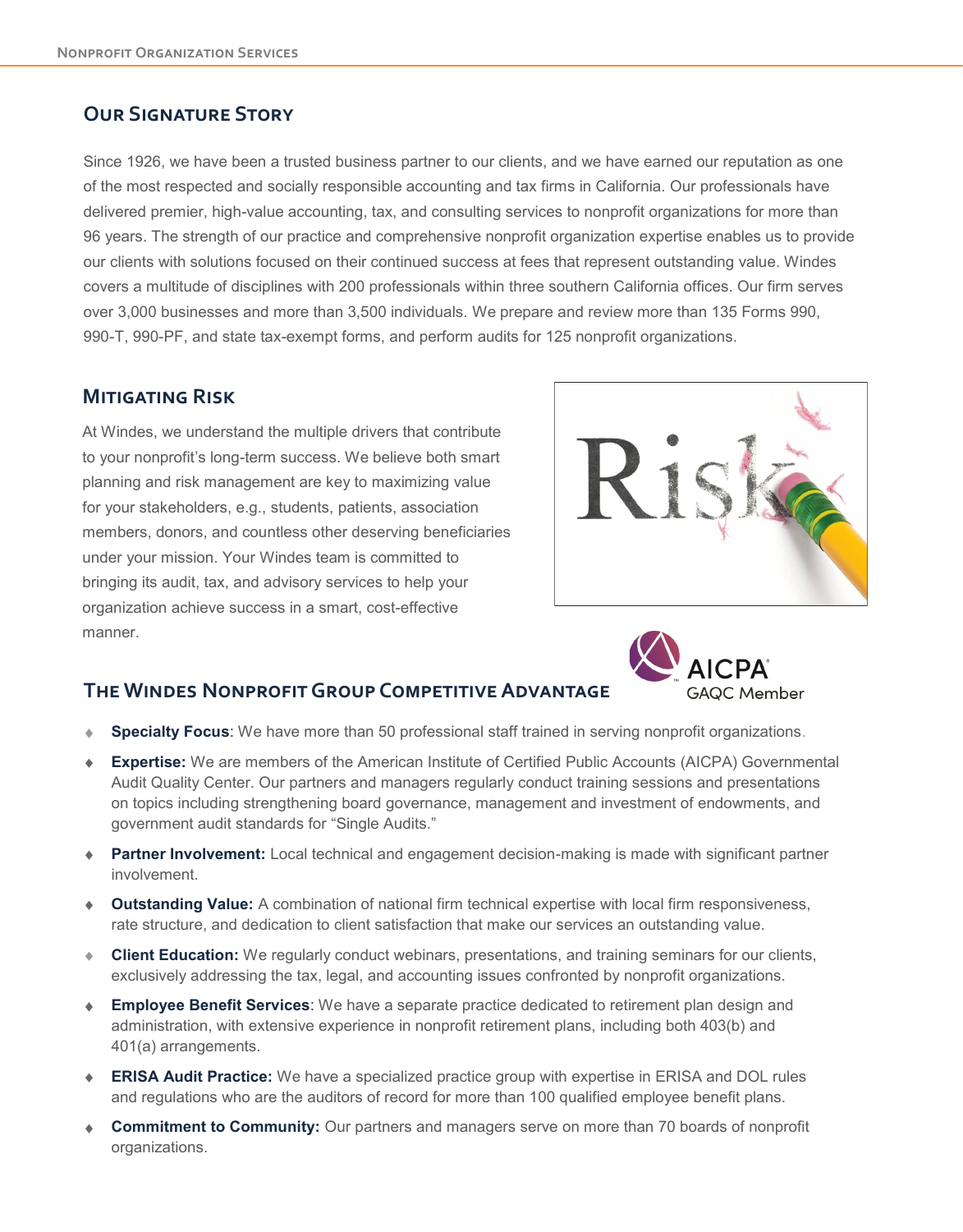# **Highlighted Technical Expertise**

#### **Audit & Assurance Services**

- Audit and financial reporting
- Uniform Guidance/GASB/Yellowbook audits
- Vendor and subrecipient monitoring
- Internal control policy and procedures development
- Uniform Prudent Management of Institutional Funds Act (UPMIFA) - endowment management

## **Tax Services**

- Preparation strategies and how best to present the information required on Forms 990, 990-T, 990-PF, and state forms
- Formation of nonprofits; preparation of Exemption **Applications**
- ◆ Form 990 board training
- Benefit compliance review/advisory services
- Lobbying expenditures and safe harbors
- Functional expense allocation
- Private foundation distribution planning
- State and local tax services: income/franchise, property, sales and use, incentives/credits, controversy
- Foreign activities/alternative investments
- Tax return services for for-profit affiliates (individuals, corporations, trusts, benefit plans)

#### **Employee Benefits Services**

- Deferred compensation design and review
- Pension plan design and administration
- 403(b) and 401(a) compliance
- Fiduciary guidance and liability protection
- IRS and DOL correction programs  $\bullet$
- Government compliance filings  $\bullet$
- Plan review and "best practices" guidance
- Prepare and review Form 5500

#### **Consulting & Other Services**

- Nonprofit organization governance consulting
- Ä Preparation of reasonable compensation studies
- Private foundation expenditure responsibility consulting  $\bullet$
- Consulting regarding fundraisers and gaming events  $\ddot{\bullet}$ conducted by nonprofit organizations
- Charity watchdog and rating consultation  $\triangle$
- Charitable solicitation registration consulting
- Calculation of public charity and public support test  $\bullet$ fractions
- Post-issuance tax-exempt bond compliance  $\bullet$
- Unrelated business income assessments
- Executive compensation review

# **Organizational Expertise**



- Assisted Living
- Associations
- California Regional Centers
- Chambers of Commerce
- City Public Transportation
- Civic Organizations
- College Foundations and Auxiliaries
- Community Foundations
- Convention and Visitor Centers
- Cultural Organizations  $\ddot{\bullet}$
- Environmental Organizations
- Joint Ventures
- Medical Clinics
- Medical Research Organizations
- Museums
- Pension Trusts
- Private and Charitable Hospitals
- Private Foundations/ Private Operating Foundations
- Private Schools/Universities
- $\bullet$ Relief Organizations
- Social Service Organizations  $\ddot{\bullet}$
- Social/Welfare Organizations  $\ddot{\bullet}$
- Supporting Organizations
- **Theatres**
- Voluntary Employee Benefit Associations